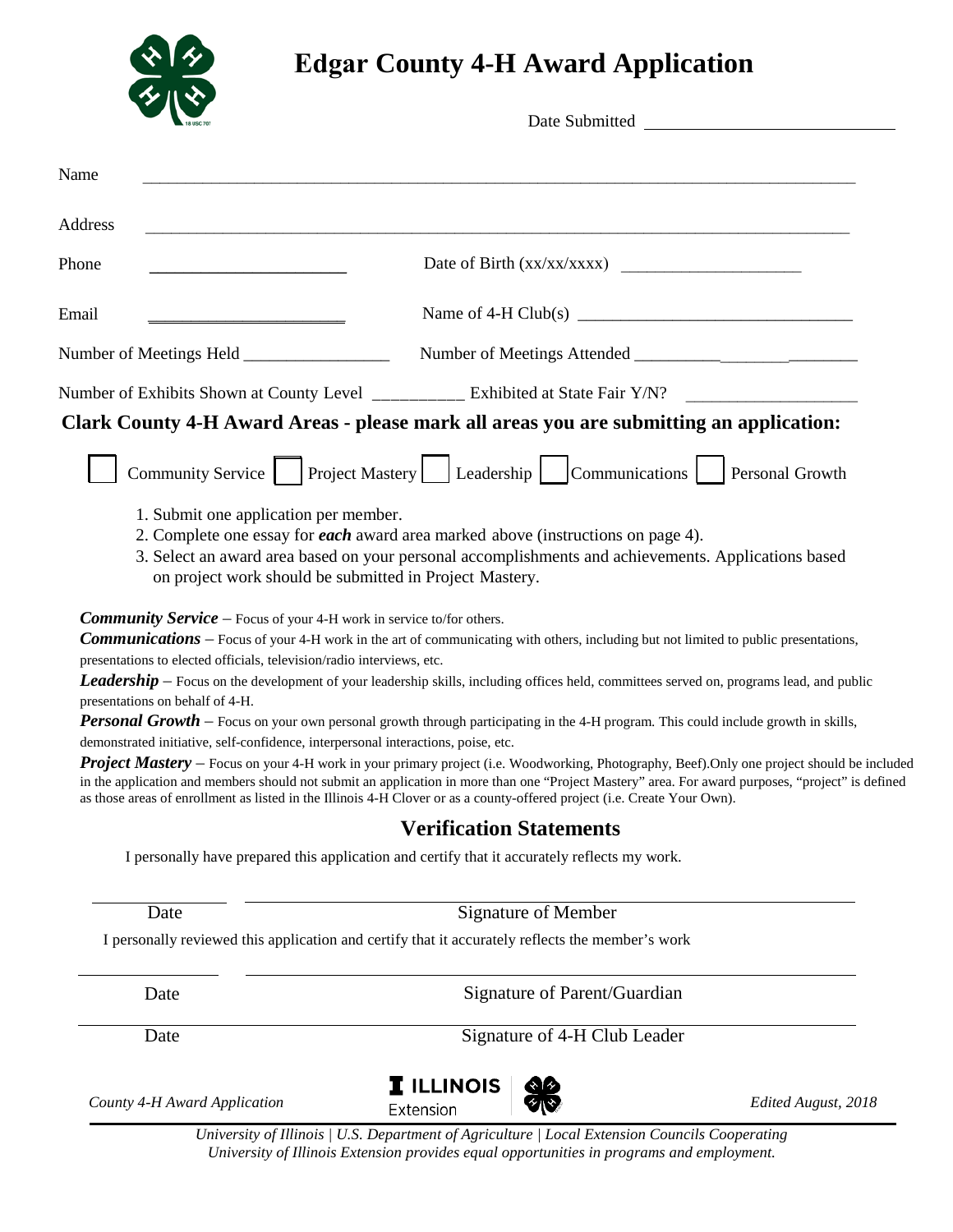### **Section 1: 4-H Project/Program Summary**

In this section, list the projects you worked on (i.e. Woodworking, Cooking 401, etc.) and any programs/groups (4-H club, 4-H Federation) within the past 3 years of your 4-H membership. Show size or scope of the projects or programs by number of animals owned/leased, dishes prepared, articles made, youth taught/mentored, events planned, etc. (not just exhibits for the 4-H show). Information should be prioritized from highest to lowest impact/importance.

| Year | <b>Name of Project/Program</b> | <b>Project/Program Size or Scope</b>                       |
|------|--------------------------------|------------------------------------------------------------|
|      |                                | (what I made, did, raised or cared for, # taught/mentored) |
| 2018 | <b>Example:</b> Cooking 201    | Made 5 recipes; Prepared 15 meals/4 people                 |
|      |                                |                                                            |
|      |                                |                                                            |
|      |                                |                                                            |
|      |                                |                                                            |
|      |                                |                                                            |
|      |                                |                                                            |
|      |                                |                                                            |
|      |                                |                                                            |
|      |                                |                                                            |
|      |                                |                                                            |
|      |                                |                                                            |
|      |                                |                                                            |
|      |                                |                                                            |
|      |                                |                                                            |
|      |                                |                                                            |
|      |                                |                                                            |
|      |                                |                                                            |
|      |                                |                                                            |

## **Section 2: Participation in Other Community/School Activities/Events**

Include your participation in sports, band/choral, school clubs, drama, other youth organizations, religious groups, etc. *from the past three years*. You can also include any employment you've had*.* Tell what you did and the skills you learned. Check all locations that apply. L = Local club or community;  $C =$  County; M = Multi-county/Unit; S = State; N = National; and I = International. *Do not add lines to this section!* Information should be prioritized from highest to lowest impact/importance.

| Year              | <b>Kind of Activity</b> | micriational. Do not and thes to this section: micrimation should be prioritized from highest to lowest impact importance.<br>What I Did & Skills Learned | L | $\mathbf C$      | ${\bf M}$ | S | ${\bf N}$ | $\bf{I}$ |
|-------------------|-------------------------|-----------------------------------------------------------------------------------------------------------------------------------------------------------|---|------------------|-----------|---|-----------|----------|
| $\overline{2018}$ | Example: School band    | Fundraising, Solo contest winner                                                                                                                          | X | $\boldsymbol{X}$ |           |   |           |          |
|                   |                         |                                                                                                                                                           |   |                  |           |   |           |          |
|                   |                         |                                                                                                                                                           |   |                  |           |   |           |          |
|                   |                         |                                                                                                                                                           |   |                  |           |   |           |          |
|                   |                         |                                                                                                                                                           |   |                  |           |   |           |          |
|                   |                         |                                                                                                                                                           |   |                  |           |   |           |          |
|                   |                         |                                                                                                                                                           |   |                  |           |   |           |          |
|                   |                         |                                                                                                                                                           |   |                  |           |   |           |          |
|                   |                         |                                                                                                                                                           |   |                  |           |   |           |          |
|                   |                         |                                                                                                                                                           |   |                  |           |   |           |          |
|                   |                         |                                                                                                                                                           |   |                  |           |   |           |          |
|                   |                         |                                                                                                                                                           |   |                  |           |   |           |          |
|                   |                         |                                                                                                                                                           |   |                  |           |   |           |          |
|                   |                         |                                                                                                                                                           |   |                  |           |   |           |          |
|                   |                         |                                                                                                                                                           |   |                  |           |   |           |          |
|                   |                         |                                                                                                                                                           |   |                  |           |   |           |          |
|                   |                         |                                                                                                                                                           |   |                  |           |   |           |          |
|                   |                         |                                                                                                                                                           |   |                  |           |   |           |          |
|                   |                         |                                                                                                                                                           |   |                  |           |   |           |          |
|                   |                         |                                                                                                                                                           |   |                  |           |   |           |          |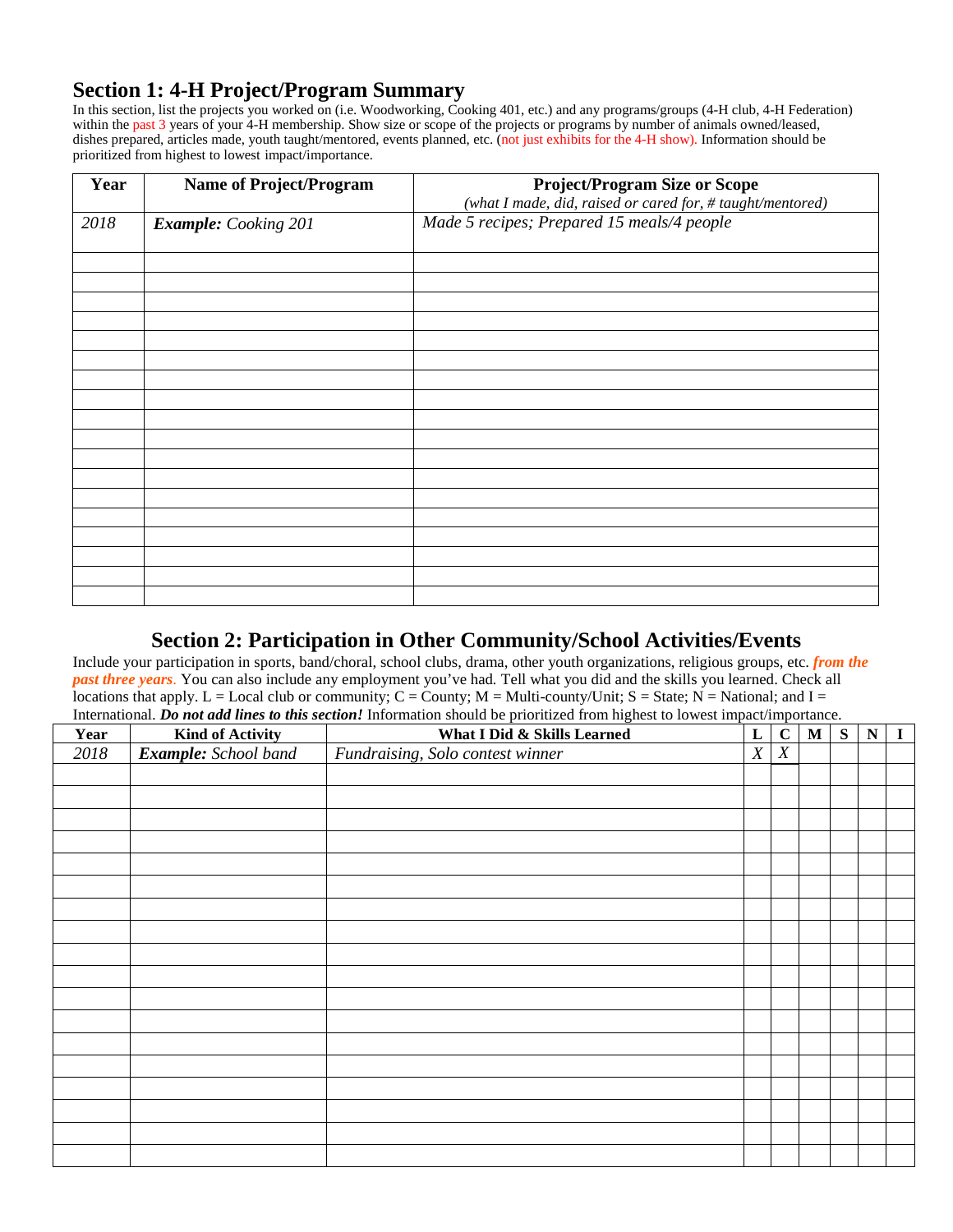### **Section 3: Participation in 4-H Events/Activities**

Include training activities, workshops, clinics, field trips, club offices, committees, media appearances, and special club or program activities and events *during the past three years of 4-H membership.* 4-H awards and honors not related to exhibits could be listed here as well. No information should be repeated from Section 1. Show where you participated (L = Local Club; C = County; M = Multi-county/Unit;  $S = State$ ;  $N = National$ ; and  $I = International$ ) and also indicate things learned. Do not include 4-H show results. Activities that have occurred during multiple years may be grouped onto one line. *Do not add lines to this section!* Information should be prioritized from highest to lowest impact/importance.

| Year     | <b>Kind of Activity</b> | <b>What I Learned</b>                                  | ${\bf L}$        | $\mathbf C$      | $\mathbf M$      | ${\bf S}$        | ${\bf N}$ | $\mathbf I$ |
|----------|-------------------------|--------------------------------------------------------|------------------|------------------|------------------|------------------|-----------|-------------|
| $2018\,$ | Ex: Livestock Judging   | Conformation of animals, decision-making, presentation | $\boldsymbol{X}$ | $\boldsymbol{X}$ | $\boldsymbol{X}$ | $\boldsymbol{X}$ |           |             |
|          |                         |                                                        |                  |                  |                  |                  |           |             |
|          |                         |                                                        |                  |                  |                  |                  |           |             |
|          |                         |                                                        |                  |                  |                  |                  |           |             |
|          |                         |                                                        |                  |                  |                  |                  |           |             |
|          |                         |                                                        |                  |                  |                  |                  |           |             |
|          |                         |                                                        |                  |                  |                  |                  |           |             |
|          |                         |                                                        |                  |                  |                  |                  |           |             |
|          |                         |                                                        |                  |                  |                  |                  |           |             |
|          |                         |                                                        |                  |                  |                  |                  |           |             |
|          |                         |                                                        |                  |                  |                  |                  |           |             |
|          |                         |                                                        |                  |                  |                  |                  |           |             |
|          |                         |                                                        |                  |                  |                  |                  |           |             |
|          |                         |                                                        |                  |                  |                  |                  |           |             |
|          |                         |                                                        |                  |                  |                  |                  |           |             |
|          |                         |                                                        |                  |                  |                  |                  |           |             |
|          |                         |                                                        |                  |                  |                  |                  |           |             |
|          |                         |                                                        |                  |                  |                  |                  |           |             |
|          |                         |                                                        |                  |                  |                  |                  |           |             |
|          |                         |                                                        |                  |                  |                  |                  |           |             |
|          |                         |                                                        |                  |                  |                  |                  |           |             |
|          |                         |                                                        |                  |                  |                  |                  |           |             |
|          |                         |                                                        |                  |                  |                  |                  |           |             |
|          |                         |                                                        |                  |                  |                  |                  |           |             |
|          |                         |                                                        |                  |                  |                  |                  |           |             |
|          |                         |                                                        |                  |                  |                  |                  |           |             |
|          |                         |                                                        |                  |                  |                  |                  |           |             |
|          |                         |                                                        |                  |                  |                  |                  |           |             |
|          |                         |                                                        |                  |                  |                  |                  |           |             |
|          |                         |                                                        |                  |                  |                  |                  |           |             |
|          |                         |                                                        |                  |                  |                  |                  |           |             |
|          |                         |                                                        |                  |                  |                  |                  |           |             |
|          |                         |                                                        |                  |                  |                  |                  |           |             |
|          |                         |                                                        |                  |                  |                  |                  |           |             |
|          |                         |                                                        |                  |                  |                  |                  |           |             |
|          |                         |                                                        |                  |                  |                  |                  |           |             |
|          |                         |                                                        |                  |                  |                  |                  |           |             |
|          |                         |                                                        |                  |                  |                  |                  |           |             |
|          |                         |                                                        |                  |                  |                  |                  |           |             |
|          |                         |                                                        |                  |                  |                  |                  |           |             |
|          |                         |                                                        |                  |                  |                  |                  |           |             |